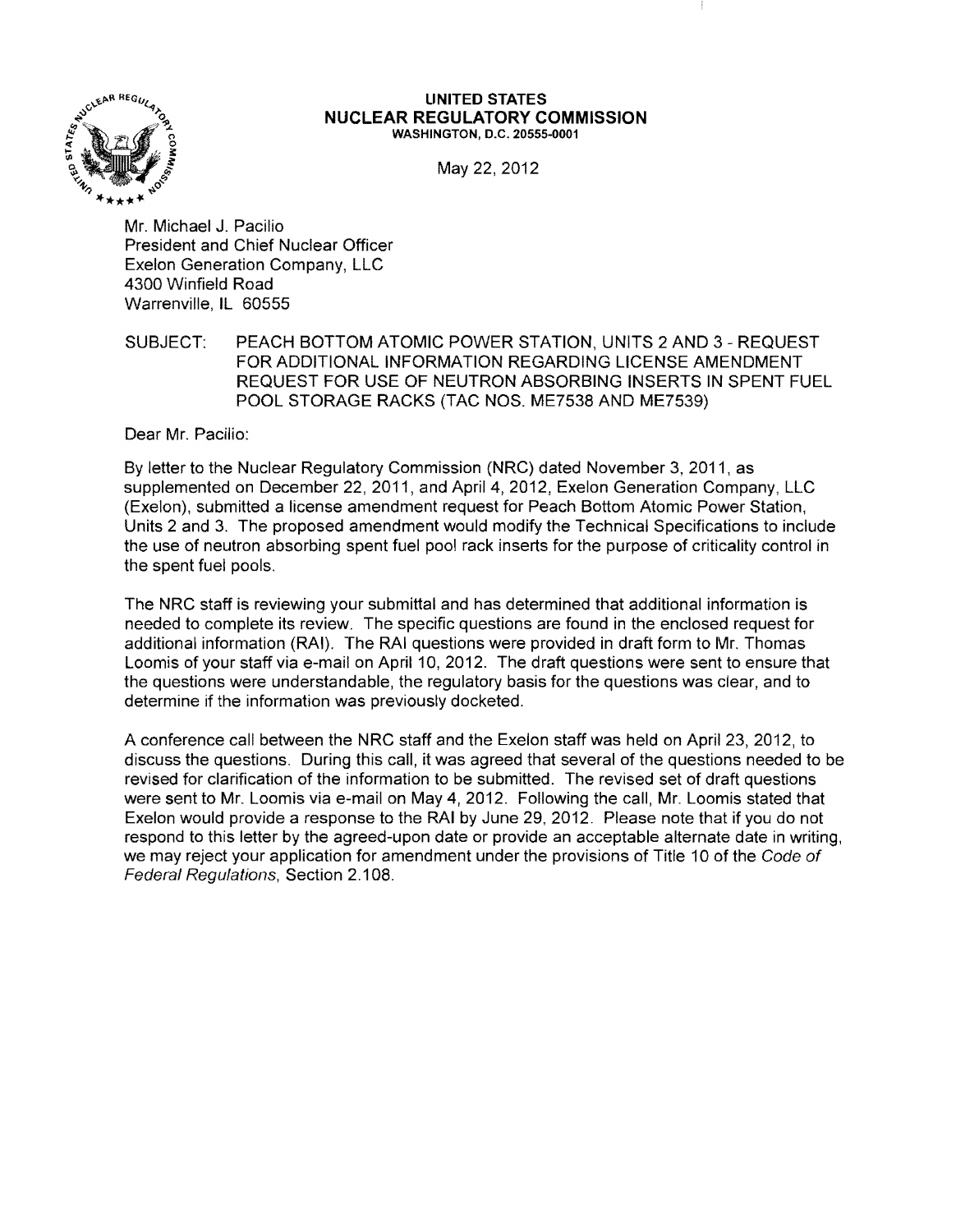M. Pacilio  $-2$  -

If you have any questions, please contact me at (301) 415-1420.

Sincerely,

 $P_{\text{max}}$ 

Richard B. Ennis, Senior Project Manager Plant Licensing Branch 1-2 Division of Operating Reactor Licensing Office of Nuclear Reactor Regulation

 $\mathbf{1}$ 

Docket Nos. 50-277 and 50-278

Enclosure: Request for Additional Information

cc w/encl: Distribution via ListServ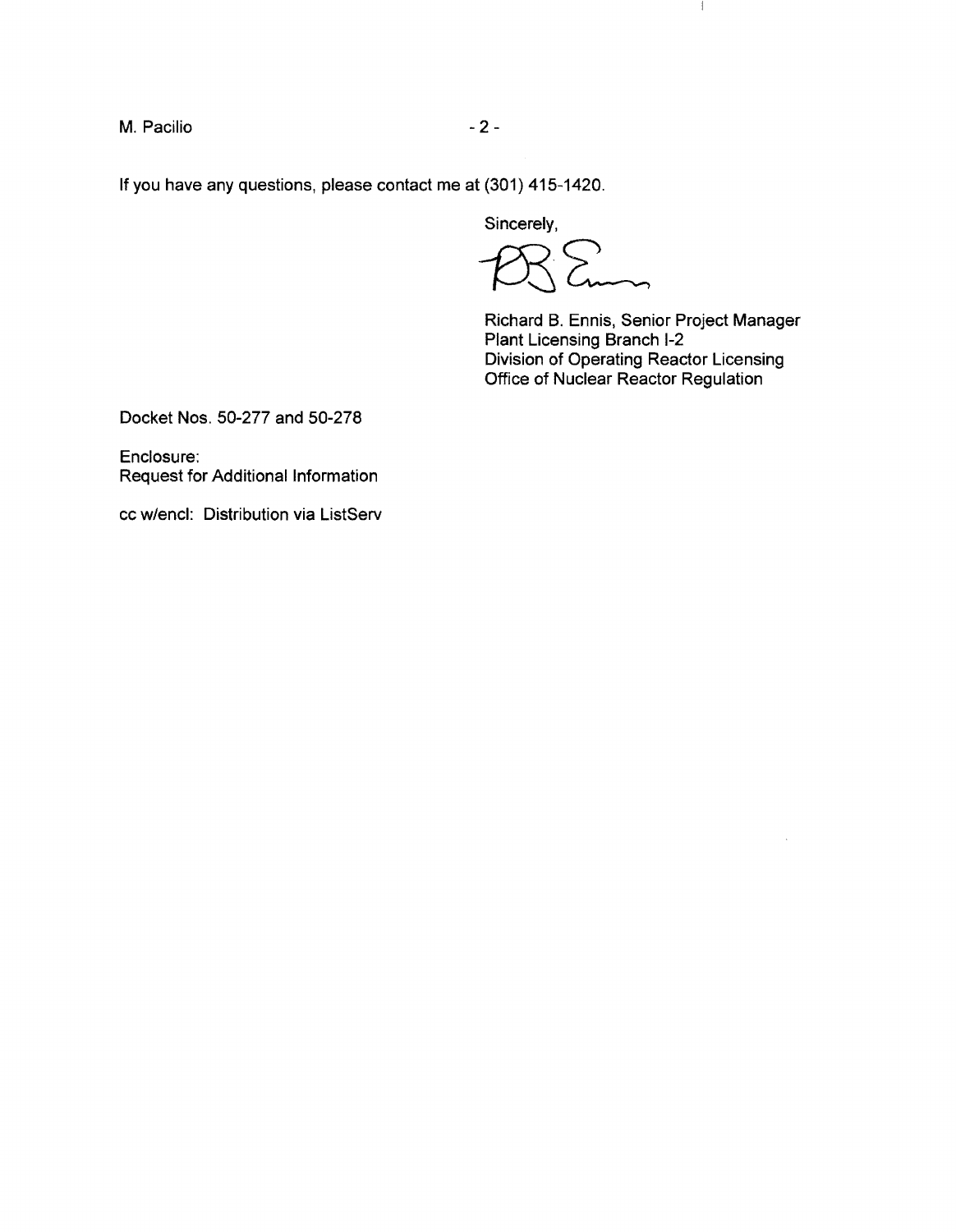# REQUEST FOR ADDITIONAL INFORMATION

# REGARDING PROPOSED LICENSE AMENDMENT

# USE OF NEUTRON ABSORBING SPENT FUEL POOL RACK INSERTS

# PEACH BOTTOM ATOMIC POWER STATION, UNITS 2 AND 3

### DOCKET NOS. 50-277 AND 50-278

By letter to the Nuclear Regulatory Commission (NRC) dated November 3, 2011, as supplemented on December 22, 2011, and April 4, 2012 (Agencywide Documents Access and Management System (ADAMS) Accession Nos. ML 113081441, ML 113570208, and ML 12096A052, respectively), Exelon Generation Company, LLC (Exelon, the licensee), submitted a license amendment request for Peach Bottom Atomic Power Station (PBAPS), Units 2 and 3. The proposed amendment would modify the Technical Specifications (TSs) to include the use of neutron absorbing spent fuel pool (SFP) rack inserts for the purpose of criticality control in the SFPs at PBAPS, Units 2 and 3.

The NRC staff is reviewing your submittal and has determined that additional information is needed to complete its review. The specific information requested is addressed below.

### Criticality Analysis

- RAI-19: Section 4.2, "Fuel Model Description" in Attachments 7 and 8 to the letter dated November 3, 2011, indicates that the lattice design and corresponding operating characteristics that produce the worst (i.e., highest) rack efficiency are selected as the design basis lattice. However, this does not appear to be the case as provided in Table 7 of Attachments 4 and 6. Explain how "rack efficiency" is used in your methodology to show that the regulatory requirements are met.
- RAI-20: The results in Table 7 of Attachments 4 and 6 to the letter dated November 3, 2011, indicate that the highest in-core k-infinity case does not necessarily produce the limiting in-rack k-effective. Explain why in-core k-infinity remains the appropriate parameter to control in the TSs.
- RAI-21: Regarding criticality code validation, the NRC's Interim Staff Guidance (ISG) DSS-ISG-2010-1, "Staff Guidance Regarding the Nuclear Criticality Analysis for Spent Fuel Pools" (ADAMS Accession No. ML 110620086), states:

"An acceptable means of including isotopes that are not explicitly represented in the critical experiments used in the validation would be to increase the bias and bias uncertainty by an amount proportional to the reactivity worth of the isotopes not explicitly validated."

Justify the impact of actinides and fission products on the code validation bias.

RAI-22: Evaluate and apply any trends in the k-effective bias per ISG DSS-ISG-2010-1.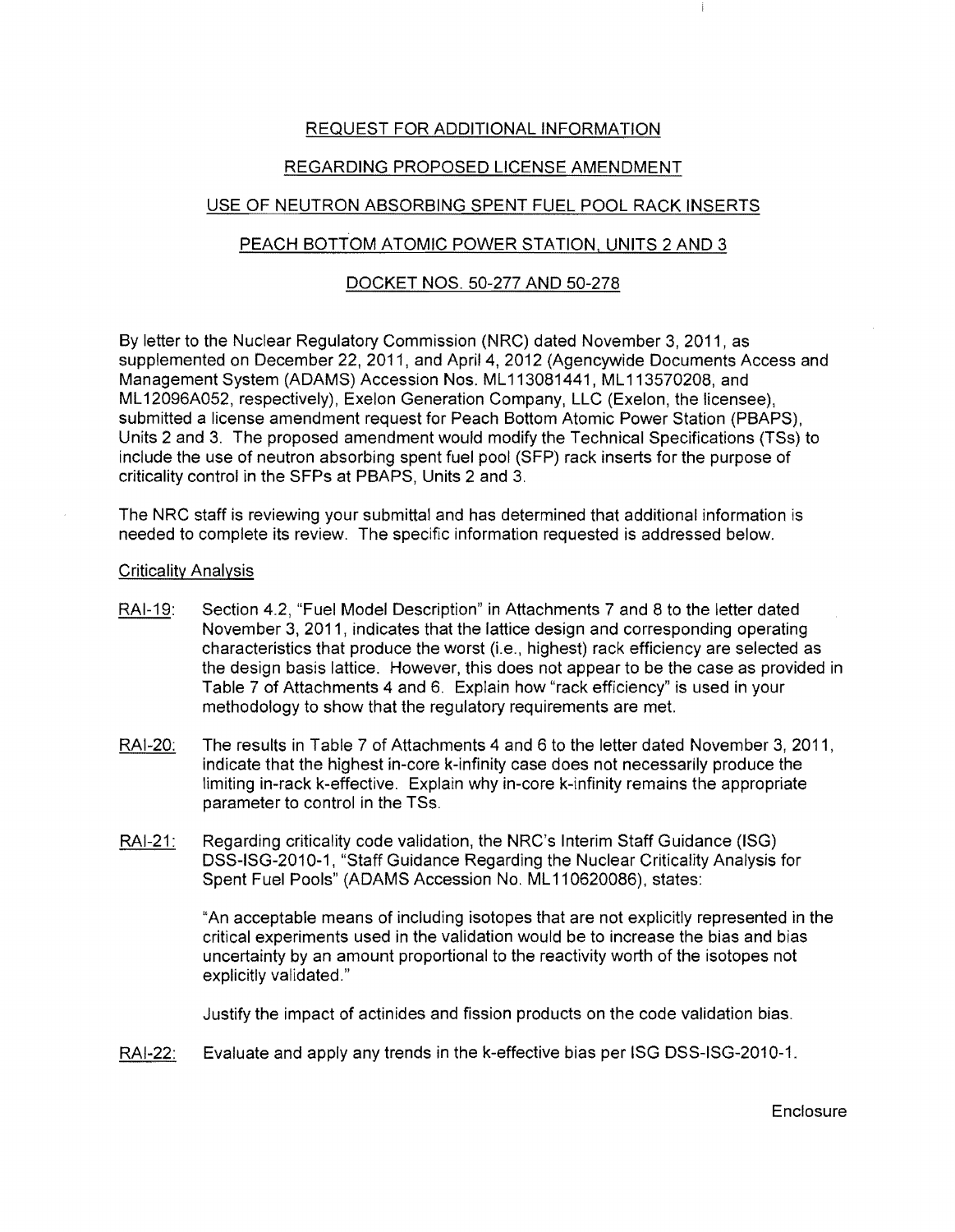- RAI-23: Section 3.2.3, "Gap Size and Panel Length Analyses," of Electronic Power Research Institute (EPRI) Topical Report (TR)  $107335<sup>1</sup>$  reported a gap size of 3.4 inches for the 1133 south panel in 1996. Attachment 1 to the letter dated November 3, 2011, states that, "[a]s an additional conservatism, and to bound future gap size growth, the gap size modeled in the analysis is 3.0 inches." Justify the assumed gap size.
- RAI-24: Discuss whether the "Boraflex Panel Shrinkage and Edge Dissolution" bias accounts for reductions in both the length and the width of the Boraflex panel.
- RAI-25: Considering the rack, the poison panel and the wrapper plate design at PBAPS, what is the limiting structural configuration of the Boraflex panels under the design basis seismic event from a criticality standpoint? Show that this condition is bounded by the criticality analysis.

### BADGER and RACKLIFE

- RAI-26: Quantify and justify the PBAPS-specific combined uncertainty in BADGER at a 95 percent probability, 95 percent confidence level.
- RAI-27: Quantify and justify the PBAPS-specific combined uncertainty in RACKLIFE at a 95 percent probability, 95 percent confidence level.
- RAI-28: Section 3.2.2 of Attachment 1 to the letter dated November 3, 2011, states that a "detailed calculation of the bias and bias uncertainty of the BADGER testing measurements and RACKLIFE analysis projections has been performed." Provide this calculation, including the input prediction and measurement data used in the calculation. Describe the normality of the data and any trending analysis performed.
- RAI-29: Provide the RACKLIFE predicted panel average loss and dose values, and corresponding coordinates (i.e., location) for all panels in the PBAPS SFPs.
- RAI-30: Provide the two-dimensional areal density measurements from all BADGER scans to evaluate the gradient within a given panel. Provide the corresponding count rates that were measured in these panels for each detector.
- RAI-31: Provide a detailed description of the calibration process used at PBAPS to support the BADGER campaigns. Provide the calibration curves used to support the PBAPS BADGER campaigns. Describe how BADGER accounts for the effect of degradation levels on the calibration curves.
- RAI-32: Provide a description, including a drawing, of the calibration cell used at PBAPS. Discuss the applicability of the calibration cell to the PBAPS BADGER campaigns from geometry and material composition considerations. Identify and evaluate their effects on uncertainties in determining the areal densities and the gap sizes.

 $1$  EPRI TR-107335, "BADGER, a Probe for Nondestructive Testing of Residual Boron-10 Absorber Density in Spent-Fuel Storage Racks: Development and Demonstration," Dated October 1997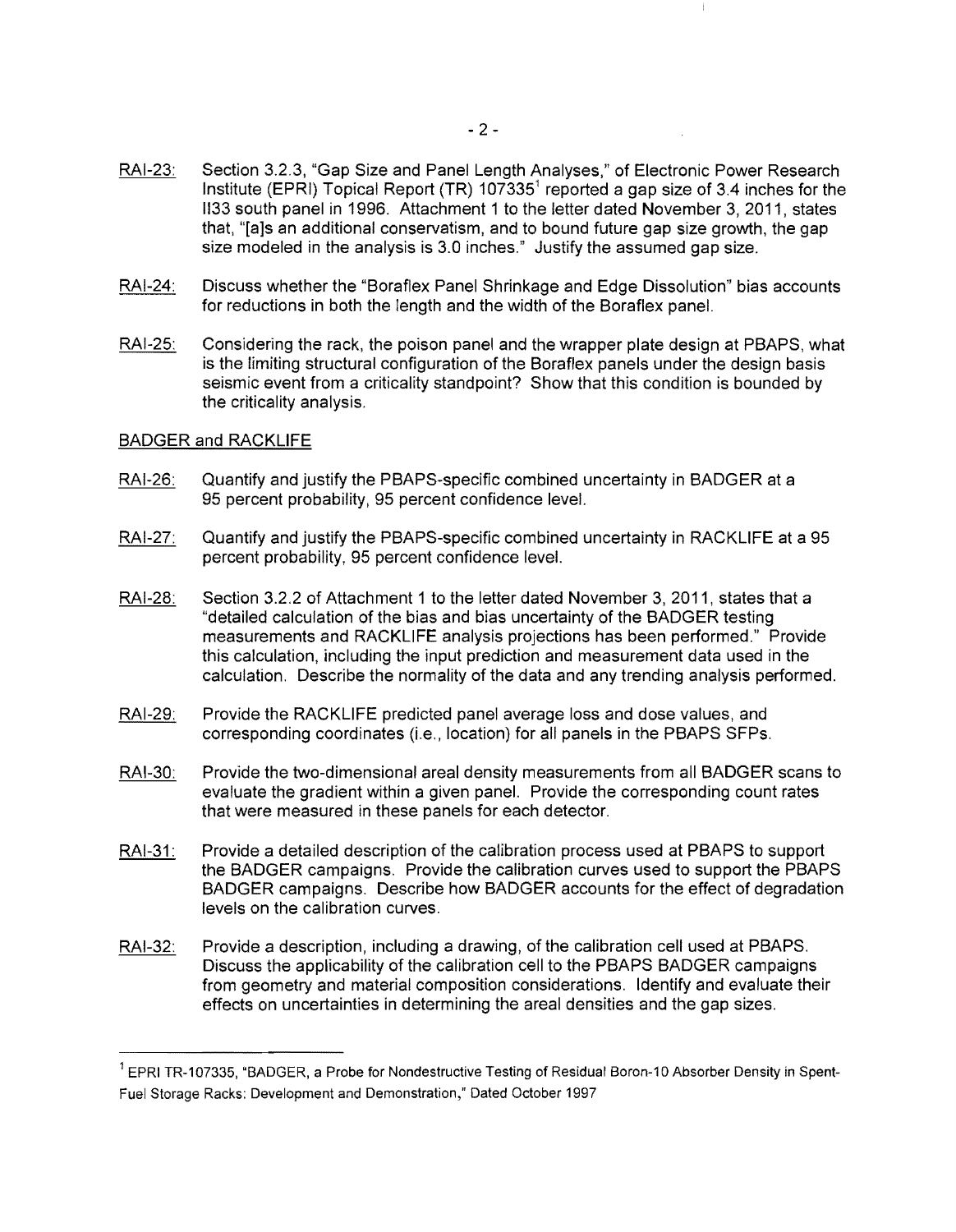- RAI-34: Provide the areal densities of the calibration panels in the calibration cell along with their uncertainties. Characterize the gaps in the calibration panels in terms of their sizes and distribution along the panel.
- RAI-35: Provide the areal densities of the zero-dose panels that were used for each BADGER campaign. Evaluate the uncertainties associated with knowing the zero-dose areal densities. Provide the count rates that were measured in the zero-dose panels for each detector.
- RAI-36: Describe the potential degradation mechanisms of the zero-dose panels due to heat and water chemistry and how they are accounted for.
- RAI-37: Provide the panel data that was supplied to the RACKLIFE model that characterized the panels when they were first installed in the SFPs.
- RAI-38: Discuss how the BADGER data is used to verify RACKLIFE. In addition, discuss how the BADGER measurement sample size is chosen and whether the sample size provides a statistically representative sample of the entire population of panels which bounds the worst-case degradation.
- RAI-39: What version of RACKLIFE is currently being used at PBAPS? How does RACKLIFE account for the temperature variations along the length of the Boraflex panel?
- RAI-40: In Section 3.8 of NET-332-01 (Attachment 2 to the letter dated April 4, 2012), it states that the "corrosion rates of coupons 23 and 24 were calculated based on ASTM-G34 72 ... " Please describe how this ASTM standard is applicable to the NETCO-SNAP-IN® Rack Inserts, since the rack inserts are made of AA1100 aluminum alloy. Also, please explain and justify how it was determined that exfoliation corrosion was the appropriate corrosion mechanism.